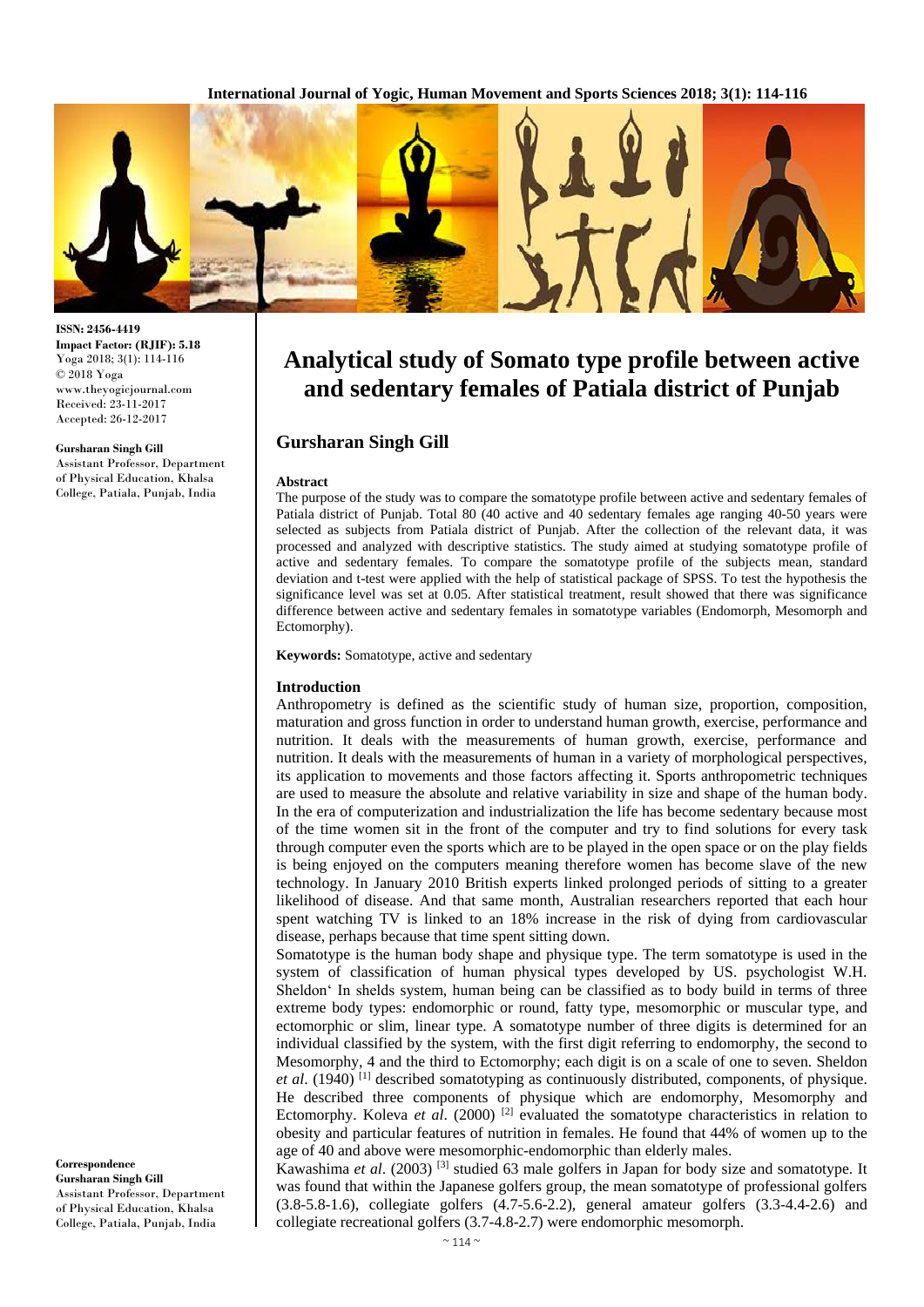Control group (4.7-5.6-2.20 was mesomorphic endomorph and non golfing college student (3.8-4.3-3.3) was central, respectively. It has been also found that body mass, calf skin fold, calf circumference and femur width were some of the anthropometric variables that best discriminated between skilled and unskilled golfers. Sally *et al*. (1988) [4] studied to determine if participating in six week of resistive exercise training would alter the somatotype rating and skin fold value of groups of college aged women. ANNOVA was used to determine the prior to the training there was no significant difference between the resistive exercise (RE,  $N=3$  0) group and the control  $(C, N=10)$  on any of the variables measured. Training, however, resulted in significant (P=0.05) increase in static knee flexion strength and static knee extension strength. RE static elbow extension strength did not increase significantly and there were no significant alterations in any of three components of Health Centre somatotype. These results suggest that although college aged women may exercise, alterations in somatotype are not likely. Bailey *et al*. (1982) [5] examined 8970 white Canadian males age ranged between 15-69 years (in six age groups) for Health-Carter somatotyping method. Finding suggested that subjects were more endo-mesomorphic as the age advanced. The mean somatotype of six age groups were 3.9-4.7-2.8 (15-19 years), 3.6-5.0-2.2 (20-29 years), 4.0-5.2-1.8 (30-39 years), 4.1-5.3- 1.7 (40-49 years), 4.1-5.4-1.6 950-59 years) and 4.05.1-1.8  $(60+years)$ .

## **Material & methods**

The objective of the study was to compare selected somatotype profile between active and sedentary females of Patiala district of Punjab. Total 80 female students between age group of 40-50 years were selected as subjects from Patiala district of Punjab. Further the subject were divided into two group's namely active females group and sedentary females group. The following three somatotype variables were selected for the purpose of research

- 1. Endomorphy
- 2. Mesomorphy
- 3. Ectomorphy

The method given by Carter (1980) and Carter & Health (1990) has been followed to find out the endomorphic, mesomorphic and ectomorphic ratings of each subject. A

somatotype describes the present morphological conformation of the body According to health and carter (1967) "It is expressed in a three numeral rating, consisting of three sequential numerals, always recorded in the same manner. Each numeral represents the evaluation three primary components of physique, which describe individual variations in human morphology and composition". After the collection of relevant data, to compare the selected somatotype variables between active and sedentary females of Patiala district of Punjab. T-test was employed on mean values with the help of Statistical package for the social sciences (SPSS). The level of significance was set at 0.05. The responses pertaining to each of variable were analyzed and the findings of the present study have been presented in the following tables.

## **Analysis of data and results**

**Table 1:** Comparison of endomorphic component between Active and Sedentary Females of Patiala district of Punjab

| Component       | Group                    | Mean | <b>SD</b> | t-value |
|-----------------|--------------------------|------|-----------|---------|
| Endomorphy      | <b>Active Females</b>    | 4.49 | 1.04      | $8.2*$  |
|                 | <b>Sedentary Females</b> | 6.18 | 0.76      |         |
| $+05(78) - 100$ |                          |      |           |         |

t.05  $(78) = 1.99$ 

The statistical analysis of data shows in table no.-1 that the calculated t-value of Endomorphic Component 8.2 is greater than table value 1.99. Hence it proves that there was significant difference between active and sedentary females in Endomorphic component of somatotype.

| Table 2: Comparison of Mesomorphic component between Active |  |
|-------------------------------------------------------------|--|
| and Sedentary Females of Patiala district of Punjab         |  |

| <b>Component</b> | Group                    | Mean | <b>SD</b> | t-value |
|------------------|--------------------------|------|-----------|---------|
| Mesomorphy       | <b>Active Females</b>    | 3.95 |           | $4*$    |
|                  | <b>Sedentary Females</b> | 5.32 |           |         |

t.05 (78) =  $1.99$ 

Table no.-2 shows the mean, SD and t-value for mesomorphic component of somatotype of active and sedentary females of Patiala district of Punjab The table statistically reveals that the calculated t-value of mesomorphic component is 4 greater than table value 1.99. Hence it proves that three was significant difference between active and sedentary females in mesomorphic component of somatotype.

**Table 3:** Comparison of Mesomorphic component between Active and Sedentary Females of Patiala district of Punjab

| <b>Component</b>  | Group                    | Mean | <b>SD</b> | t-value |
|-------------------|--------------------------|------|-----------|---------|
| Mesomorphy        | <b>Active Females</b>    | 2.26 | 1.38      | $5.4*$  |
|                   | <b>Sedentary Females</b> | 2.57 | .69       |         |
| $t.05(78) = 1.99$ |                          |      |           |         |

Table no.-3 depicts that the calculated t-value of ectomorphic component 5.4 is greater than table value 1.99. 1t proves that there was significant difference between active and sedentary females in ectomorphic component of somatotype.

## **Discussion and Findings**

The present study was designed to compare selected somatotype variables between active and sedentary females of Patiala district of Punjab. To achieve this purpose total eighty female students between age group of 17-25 years were selected as subjects from Patiala district of Punjab. The statistical analysis of data shows that there was significant difference between active and sedentary females in Endomorphic component of somatotype. There was

significant difference between active and sedentary females in mesomorphic component of somatotype. On the other hand, data depicts that the calculated t-value of ectomorphic component is greater than table value. It proves that there was significant difference between active and sedentary females in ectomorphic component of somatotype. In the present investigation the hypothesis was accepted. Least difference was found between active and sedentary female students related to all somatotype variables. This may be due to own interest of sedentary females towards sports activities. They may be playing at their home in their groups. They may be going for daily walk with their friends and parents. To summaries the exercise programmed in day to day life is very important and it should be part of one's life to maintain proper health